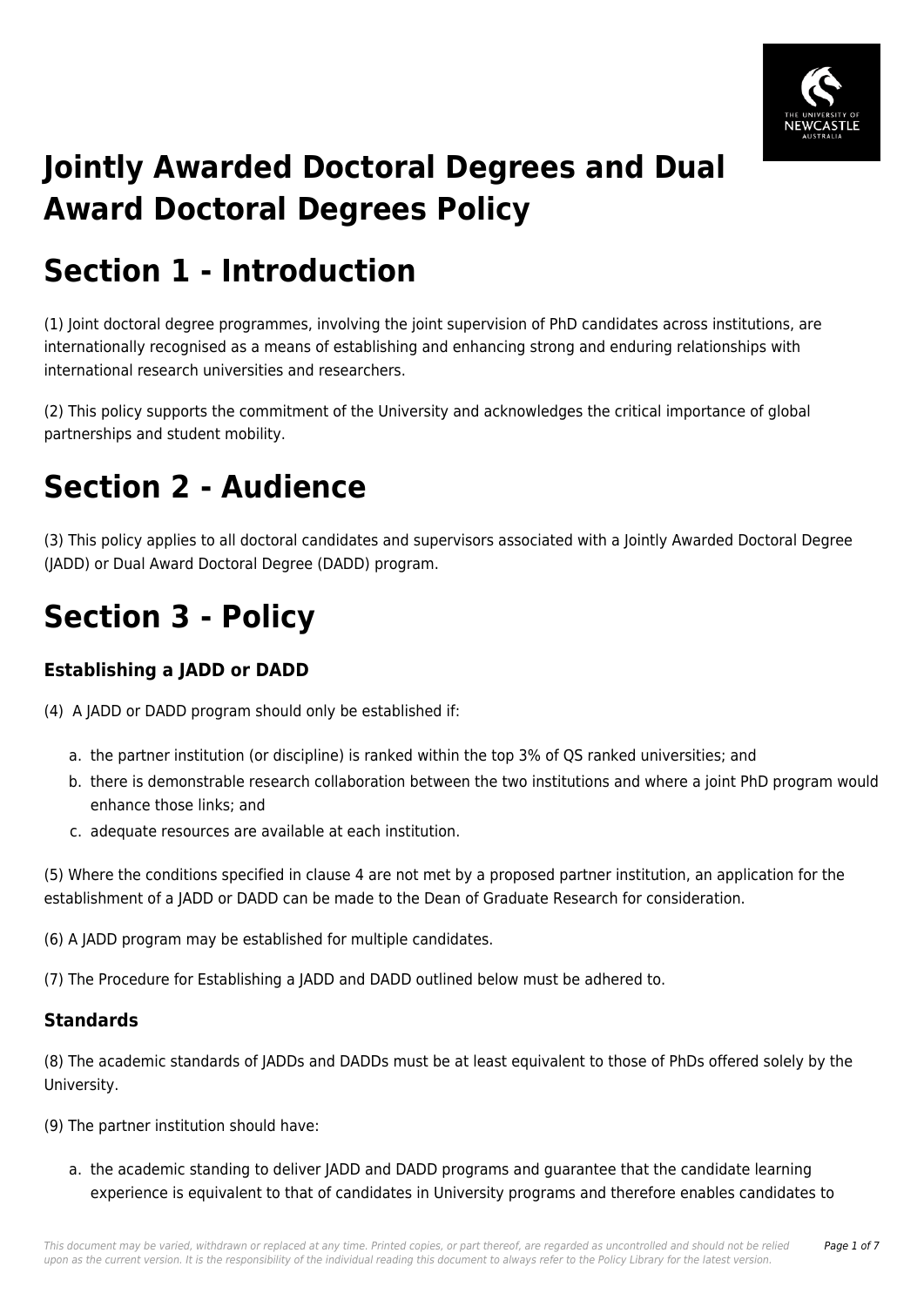achieve the required academic standards;

- b. academic quality acceptable to the University, including, but not limited to:
	- i. quality assurance procedures for monitoring research education standards; and
	- ii. PhD program structure and duration consistent with Australian Government standards; and
	- iii. supervision and supervisor training; and
	- iv. responsible conduct of research consistent with the [Australian Code for the Responsible Conduct of](https://policies.newcastle.edu.au/directory-summary.php?code=3) [Research](https://policies.newcastle.edu.au/directory-summary.php?code=3) and the University's Work Health and Safety policies.

#### **Program structure**

(10) To establish a JADD and DADD program, an initial analysis is undertaken and summarised in the [Proposal to](https://policies.newcastle.edu.au/download.php?id=311&version=4&associated) [Establish a Jointly Awarded or Dual Award Doctoral Degree \(DADD\) Program form.](https://policies.newcastle.edu.au/download.php?id=311&version=4&associated)

(11) The proposal is submitted for Dean of Graduate Research's consideration and where appropriate, endorsed.

(12) For JADD programs, an Institutional Agreement between the collaborating institutions must be signed and an individual Candidate Agreement developed for each candidate. The individual Candidate Agreement must specify the Details pertaining to that candidate.

(13) For DADD programs, an individual Candidate Agreement must be developed for each candidate. The individual Candidate Agreement must specify the details pertaining to that candidate.

(14) The JADD and DADD Candidate Agreement must be signed within 3 months of commencement of candidature by the candidate at either of the partner institutions, unless otherwise approved by the Dean of Graduate Research.

(15) JADD and DADD programs are normally available only to full-time PhD candidates; however, part-time candidature may be considered by the Dean of Graduate Research.

(16) The candidate is required to spend a minimum of 12 months full-time equivalent candidature at each of the institutions during the candidature.

(17) The candidate will complete the requirements for the PhD within 4 years full-time equivalent study. A minimum 2 years full-time equivalent candidature is required.

(18) Only one thesis is submitted for examination to both the University and the partner institution for both the JADD and DADD.

(19) JADD programs may require CRICOS registration for the specific joint degree program.

### **Admission**

(20) The candidate must satisfy the usual entry and admission requirements for admission to the PhD program at both institutions.

(21) The candidate will be enrolled concurrently at both institutions for the duration of the candidature.

### **Supervision and the appointment of supervisors**

(22) At least one supervisor from each institution will be appointed.

(23) University supervisors shall carry out the duties and responsibilities as set out in the [Code of Practice for Higher](https://policies.newcastle.edu.au/document/view-current.php?id=202) [Degree by Research Candidature](https://policies.newcastle.edu.au/document/view-current.php?id=202) and [Rules Governing Higher Degree by Research](https://policies.newcastle.edu.au/document/view-current.php?id=52).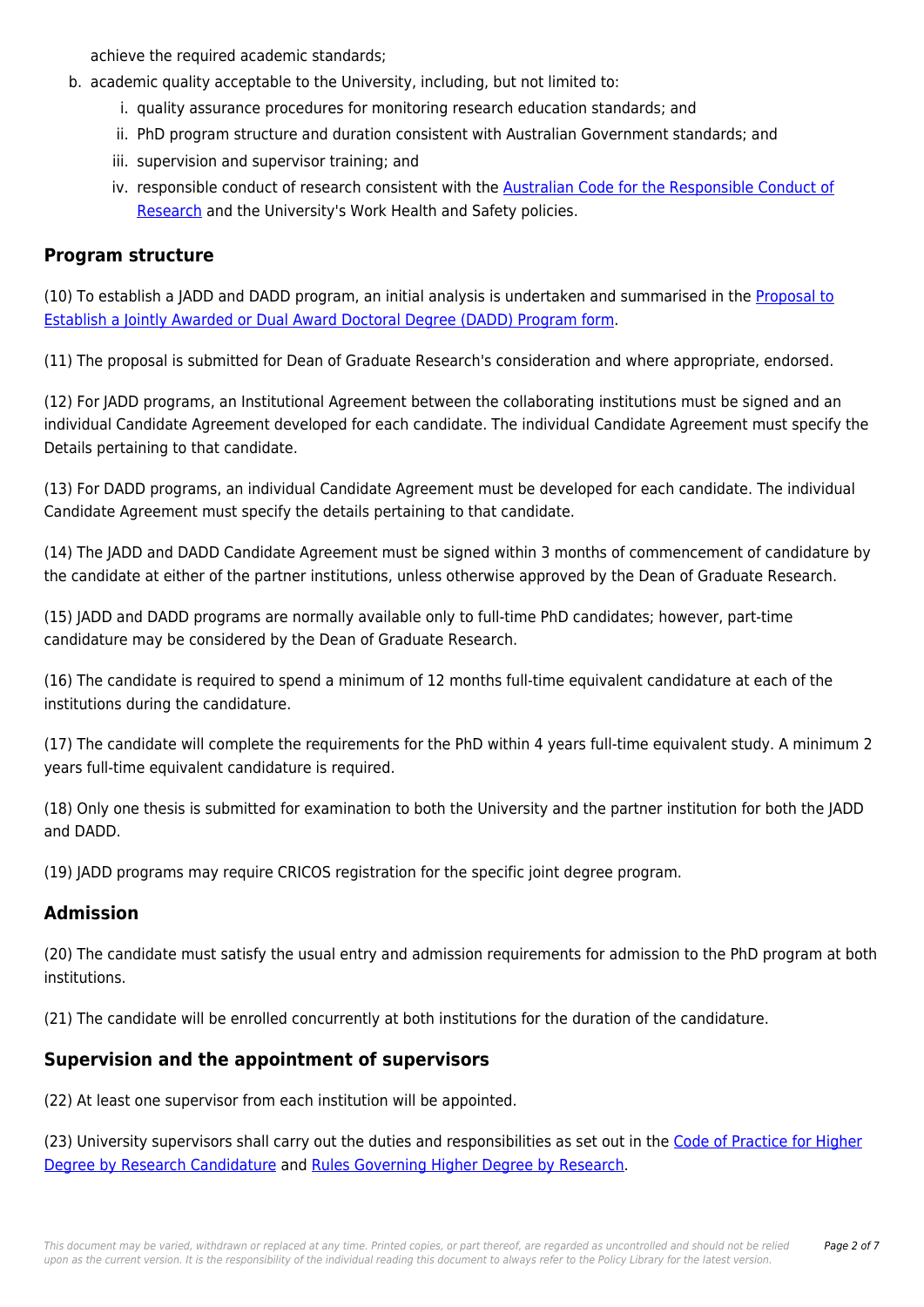## **Candidature**

(24) Confirmation of candidature must be approved by both institutions, as stipulated in the Details of the Candidate Agreement

(25) Progress reporting will be completed as stipulated in the Details of the Candidate Agreement.

(26) Any application regarding a change in an aspect of the candidature is considered and approved by both institutions, including but not limited to:

- a. Applications for leave
- b. Requests for extension
- c. change to study intensity
- d. scholarship variations
- e. other changes to program status

(27) JADD and DADD candidates are liable for the University Student Services and Amenities Fee (SSAF) for the tenure of their program.

(28) JADD and DADD candidates are liable for any other fees that may be associated with their candidature, such as Overseas Student Health Cover and visa costs, unless otherwise stipulated in the Details of the Candidate Agreement.

### **Language**

(29) All candidates on JADD and DADD programs must meet University English Language proficiency requirements and any language proficiency requirements of the partner institution.

(30) Where the candidate is not fluent in the language of the partner institution support mechanisms must be in place as stipulated in the Details of the Candidate Agreement.

(31) The thesis submitted for examination must be written in English, unless otherwise approved by the Dean of Graduate Research at the time of setting up the candidate agreement.

## **Scholarship**

(32) The award of a centrally funded scholarship is at Dean of Graduate Research's discretion.

(33) Where an international candidate is identified, it is at the relevant Head of School and Dean of Graduate Research's discretion whether a tuition fee scholarship will be offered.

## **Examination**

(34) The examination process will be conducted as specified in the Details of the Candidate Agreement.

(35) Unless a variation is approved by the Dean of Graduate Research each candidate will undergo a single examination process.

(36) The thesis shall be examined by a minimum of two external, independent and internationally recognised examiners, agreeable to the supervisors from both institutions.

(37) A single mutually agreed outcome will be determined for the examination. Unless a variation is approved, in advance, by the Dean of Graduate Research there is no possibility of only one institution awarding a PhD after the single examination process.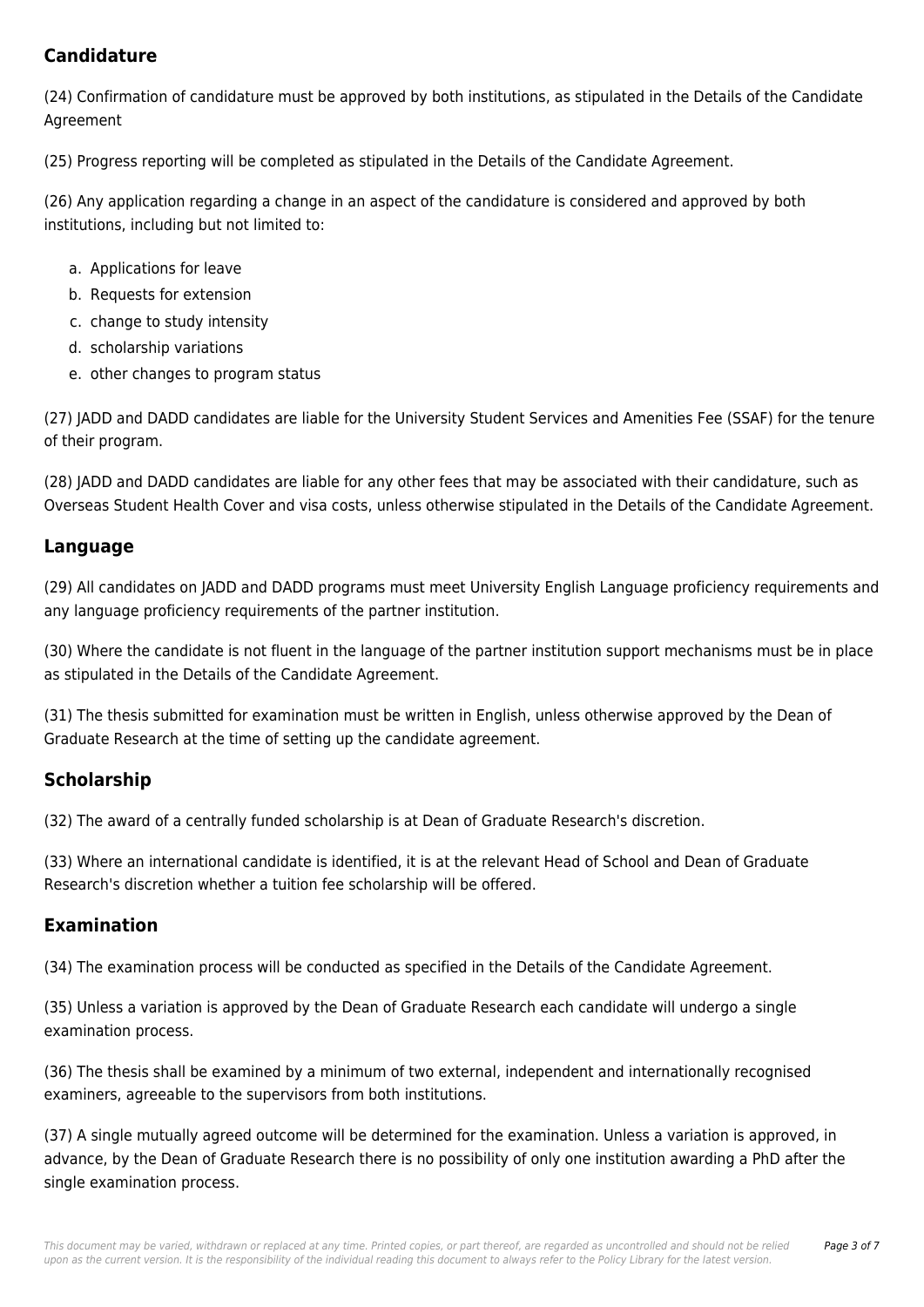(38) JADD and DADD candidates are unable to be invited to revise and re-submit their thesis more than once.

(39) Where a University supervisor is required to attend an oral examination at the partner institution, the relevant School/College will be responsible for all associated costs.

(40) If either institution requires the candidate to participate in an oral examination, the associated costs are at the expense of that institution.

(41) A copy of the final thesis will be submitted to each institution.

## **10 Withdrawal from candidature**

(42) A candidate may withdraw from a JADD or DADD program at any time prior to thesis submission.

(43) Withdrawal from the JADD or DADD program results in the termination of enrolment at both institutions.

(44) After withdrawal from a JADD or DADD program a candidate may request to enrol solely at one or other of the partner institutions. Such an application would be considered as a new application for admission.

## **Termination of Candidature**

(45) Termination of candidature from the JADD or DADD may occur, and is not limited to reasons of unsatisfactory progress, supervision availability and/or misconduct.

(46) Termination of candidature from the JADD or DADD will terminate candidature at both institutions.

(47) After termination from a JADD or DADD program a candidate may request to enrol solely at one or other of the partner institutions. Such an application would be considered as a new application for admission.

## **Conferral**

(48) In the case of a JADD:

- a. The candidate will receive one award of the PhD, made jointly by the University and the partner institution, which will be evidenced by one testamur.
- b. The testamur will bear the coat of arms, equally placed, and delegated signatures of both institutions.
- c. All documentation related to the award will state that it is a single PhD award.

(49) In the case of a DADD:

- a. The candidate will receive one award of the PhD, which will be evidenced by a testamur from each Institution.
- b. The University testamur will contain the following expression: "conferred as a single degree under a Dual Award Doctoral Degree (DADD) program between the University and xxxxxxx [partner institution]". The other institution's testamur will be required to contain similar information.
- c. All documentation related to the award will state that it is a single PhD.

## **Section 4 - Roles and Responsibilities**

(50) All Staff Members are required to obtain the approval from the Dean of Graduate Research prior to the establishment of a JADD and DADD with potential partner institutions.

(51) JADD and DADD Candidates must accept the terms and conditions of enrolment, including compliance with both institutions rules, policies and procedures at both the University and the partner institution.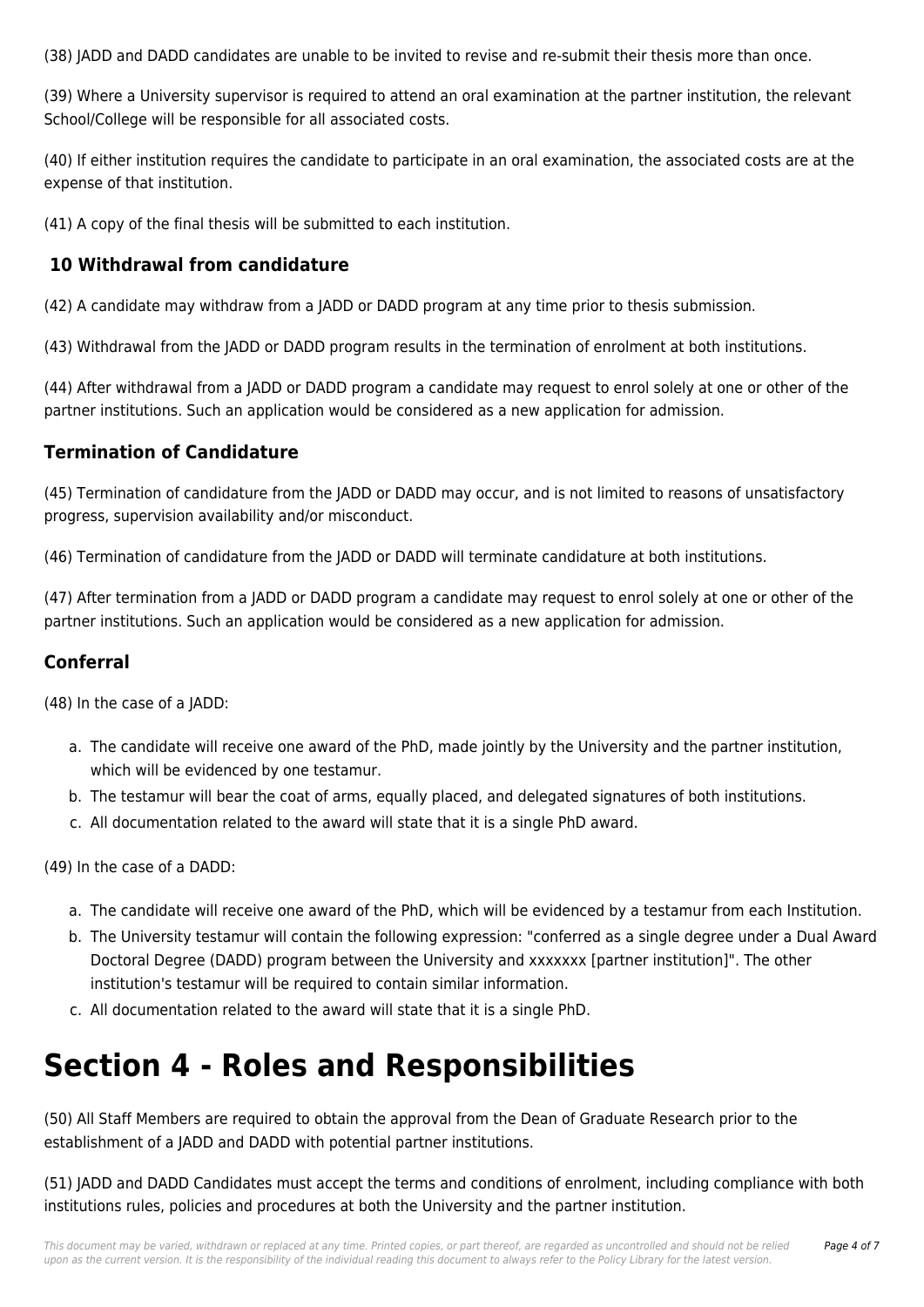(52) The Dean of Graduate Research or nominee under delegated authority, may act to resolve urgent matters relating to JADD and DADD programs. In exceptional circumstances arising in a particular matter, the Dean of Graduate Research may relax any provision of this Policy.

(53) Graduate Research will be responsible for preparing all agreements for execution.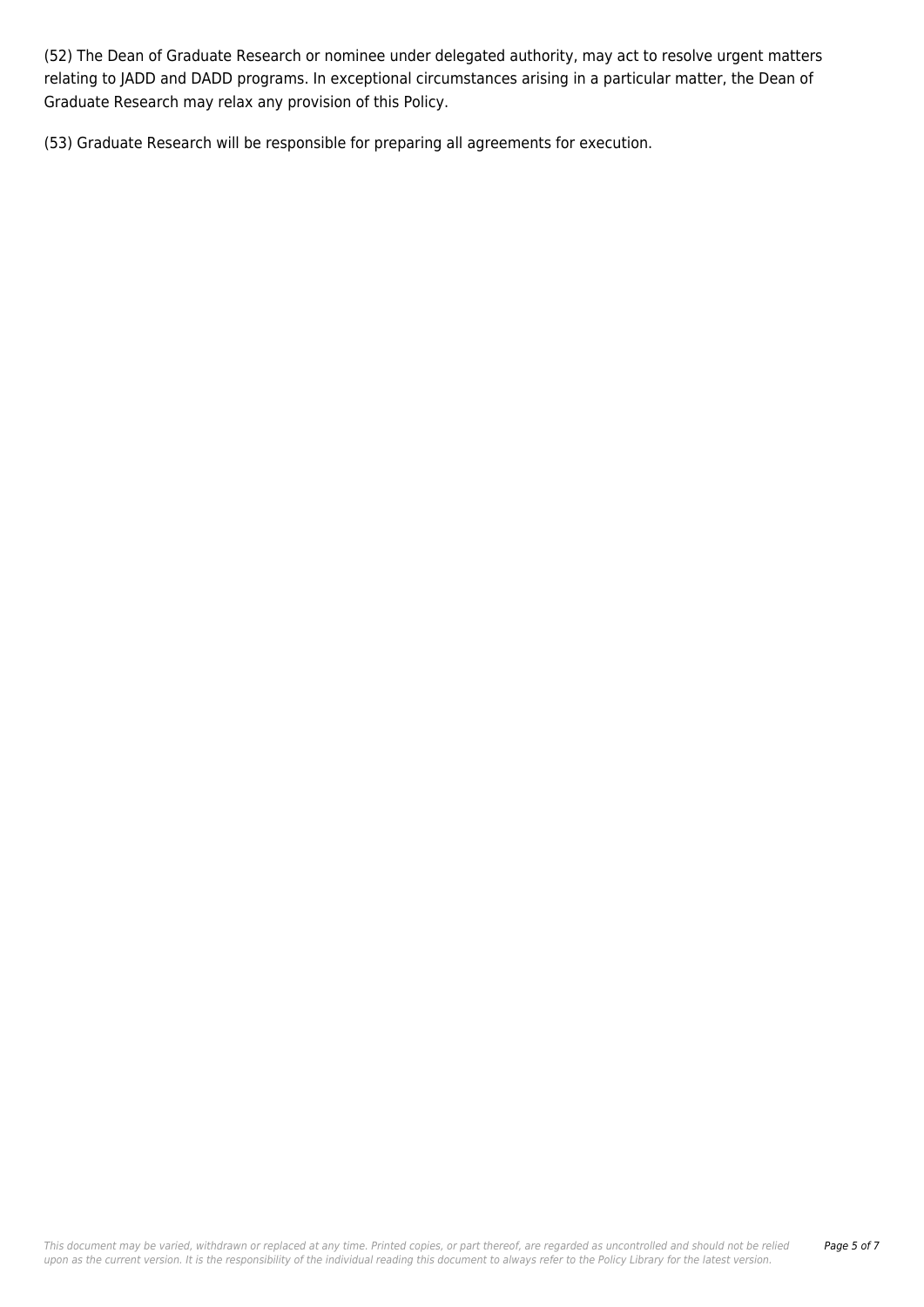### **Status and Details**

| <b>Status</b>             | Current                                                     |
|---------------------------|-------------------------------------------------------------|
| <b>Effective Date</b>     | 6th July 2016                                               |
| <b>Review Date</b>        | 28th February 2020                                          |
| <b>Approval Authority</b> | Academic Senate                                             |
| <b>Approval Date</b>      | 6th July 2016                                               |
| <b>Expiry Date</b>        | Not Applicable                                              |
| <b>Enquiries Contact</b>  | Lisa Williams<br>Manager Operations - UON Graduate Research |

### **Glossary Terms and Definitions**

**"University"** - The University of Newcastle, a body corporate established under sections 4 and 5 of the University of Newcastle Act 1989.

**"Award"** - When referring to a University qualification, this term means an academic qualification approved by Academic Senate that is conferred when a student has met the relevant program requirements. For all other uses of this term, the generic definition applies.

**"Candidature"** - The period of time between acceptance of offer and termination, withdrawal from, or completion of a higher degree by research program, including periods when a candidate is not enrolled.

**"Student"** - A person formally enrolled in a course or active in a program offered by the University or affiliated entity.

**"Candidate"** - With regard to Higher Degree by Research it has the same meaning as student. For all other instances it is a person considered for appointment to a position.

**"Dual Award Doctoral Degree (DADD)"** - Is an arrangement whereby a doctoral degree candidate is jointly supervised by the University and another institution, is enrolled at both institutions, and receives two testamurs, each acknowledging the dual award. Each DADD candidature is governed by an individual Candidate Agreement.

**"Establishment"** - When referring to an Award offered by the University, establishment means the process of approving an award that the University has decided to offer. For all other uses of this term, the generic definition applies.

**"Jointly Awarded Doctoral Degree (JADD)"** - Is an arrangement whereby a doctoral degree candidate is jointly supervised by the University and another institution, is enrolled at both institutions and receives one award bearing the seals of both institutions. Each JADD candidature is governed by an individual Candidate Agreement and a JADD Agreement between the collaborating institutions.

**"PhD"** - Is a Doctor of Philosophy degree, referred to as a Doctoral Degree (Research) by the Australian Qualifications Framework.

**"Program"** - When referring to learning, a program is a sequence of approved learning, usually leading to an Award. For all other uses of this term, the generic definition applies.

**"Research collaboration"** - Means demonstrating one or more of the following: jointly supervised PhDs, jointly published papers, doctoral candidate exchange, academic visitor programs and joint ongoing research projects.

**"School"** - An organisational unit forming part of a College or Division, responsible for offering a particular course.